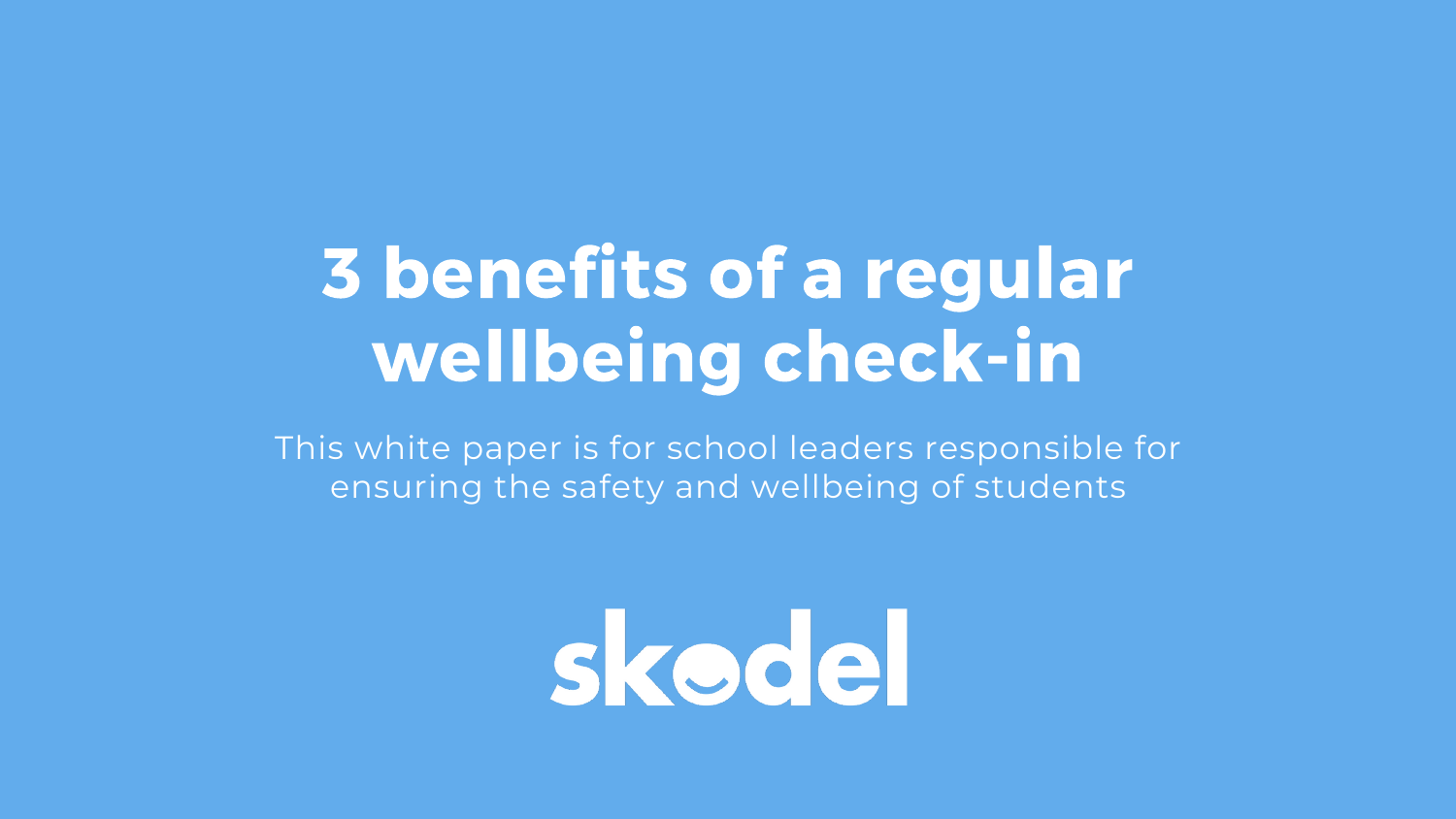## Introduction

This paper examines the three core benefits of making a regular wellbeing check-in a purposeful and deliberate component to your wellbeing management.

## Unlock Voice

Few will speak about their wellbeing, even if they are under severe psychological distress. Unlocking voice benefits effective wellbeing management

### Real Time Understanding

A regular check-in allows for real time understanding, which enables timely support for those struggling

### Strengthen relationships

Good teaching starts with strong relational connection. Regular check-ins reinforce the strength of relationships within the community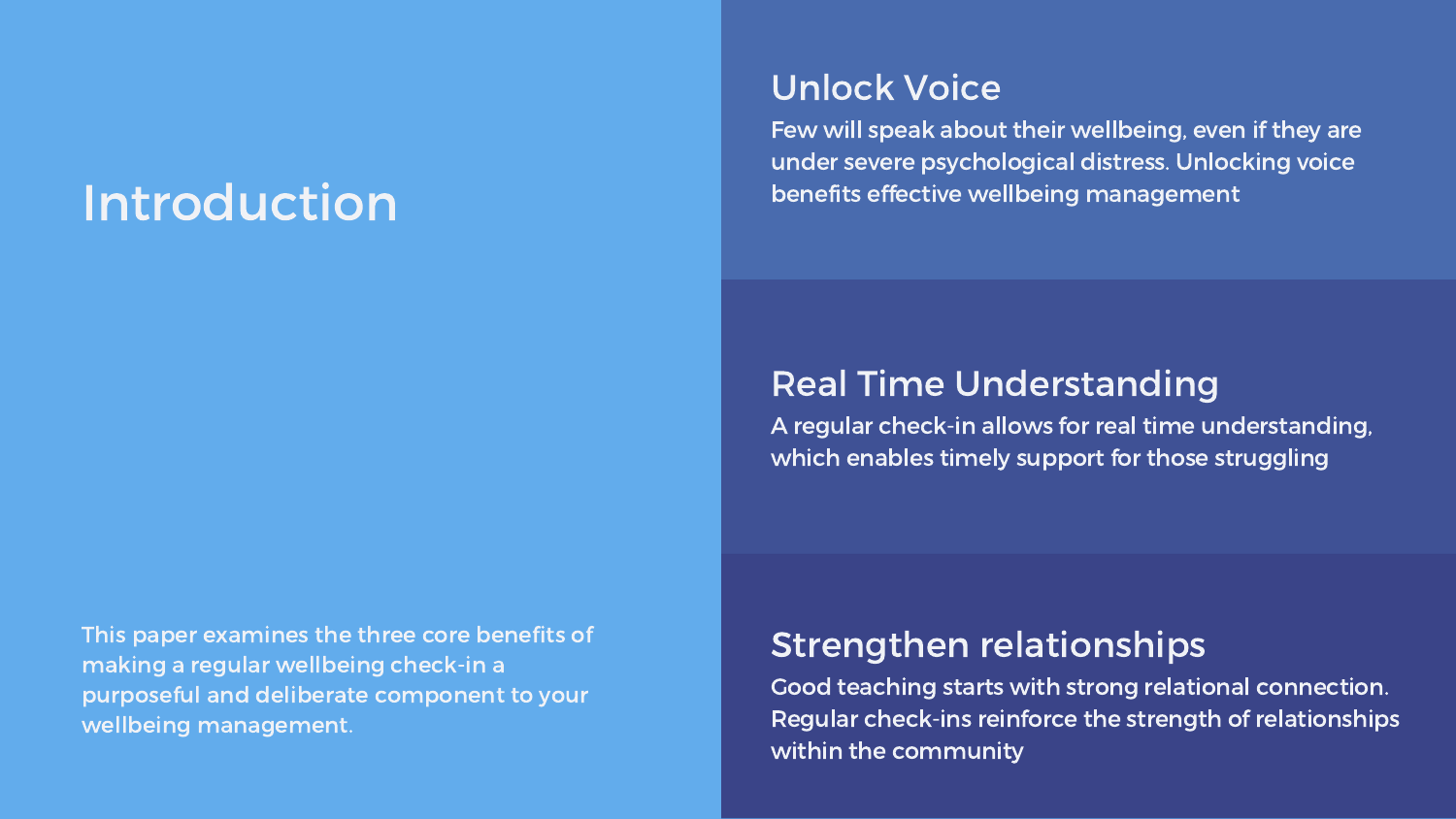## Effective Wellbeing Management

## Teacher Observations

Teachers log any wellbeing issues they might observe and can compare to the trends shown in check-in data.

## Large Scale Survey

Large scale surveys can be designed to be more effective as a result of data from regular real time check-ins.

### Regular Check-Ins

Regular check-ins can help on minor and major wellbeing issues. Fast action is possible if the data is real time. Real time data aids teacher effectiveness and relationships with students.

Traditionally schools have relied on large scale surveys and teacher observations to manage student wellbeing. It is recognised that student wellbeing can change radically from week-to-week on minor and major issues, and that very few will communicate this. Effective management of wellbeing benefits hugely from a regular wellbeing check-in.

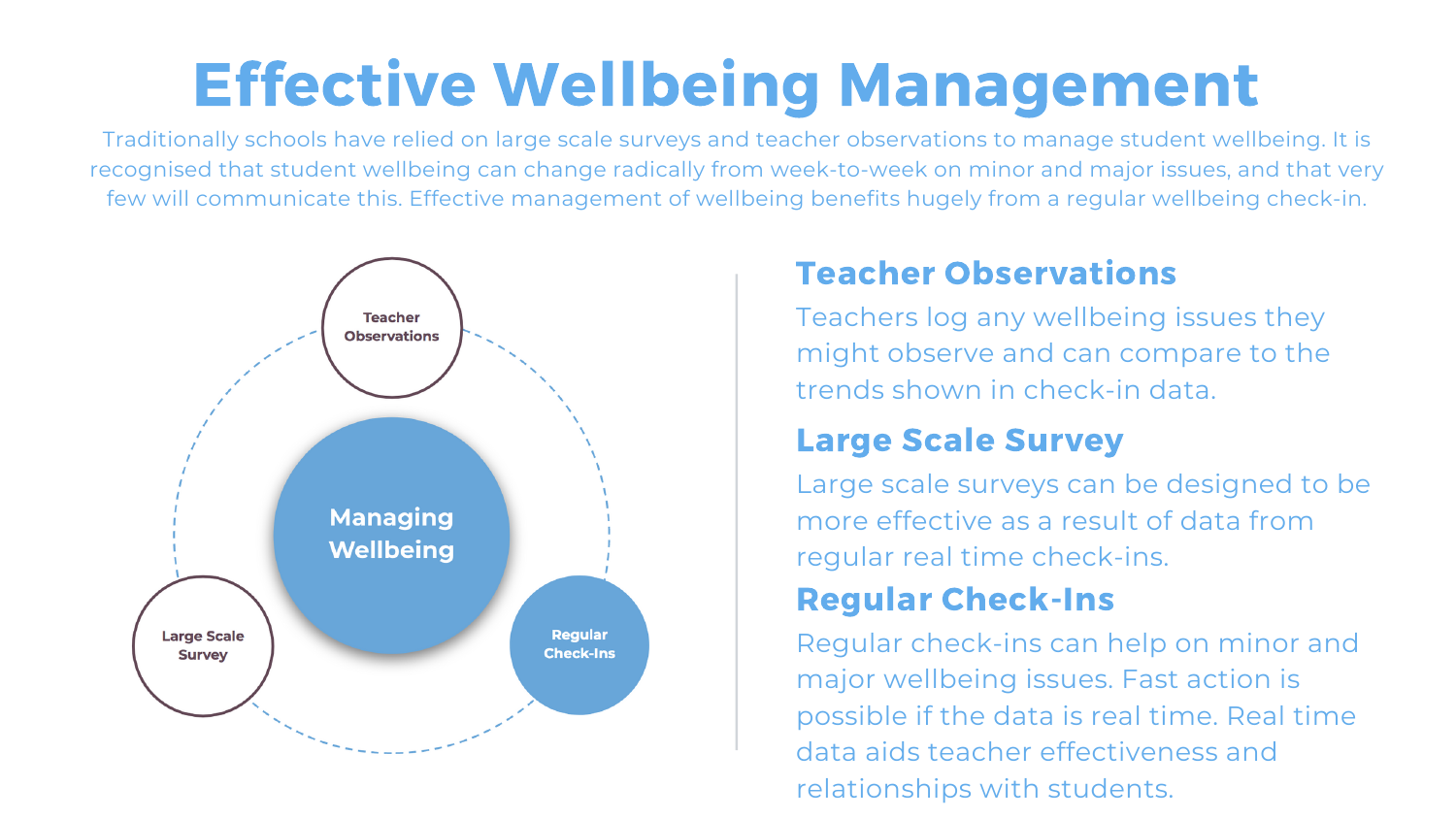There is a great deal of research on the number of students who don't speak up about their mental health. This can lead one to believe that most students do not want to talk about their wellbeing, particularly when they are experiencing tough times. However, it is not so much a lack of desire, but rather awkward and limited channels of communication that restrict student voice. Yes, there is great timidity among all to speak up but there is also a desire to be heard and to have our troubles acknowledged. A regular check-in, when done right, provides students with a comfortable environment to tell it how it is.

### VERY FEW TALK ABOUT THEIR **WELLBEING**

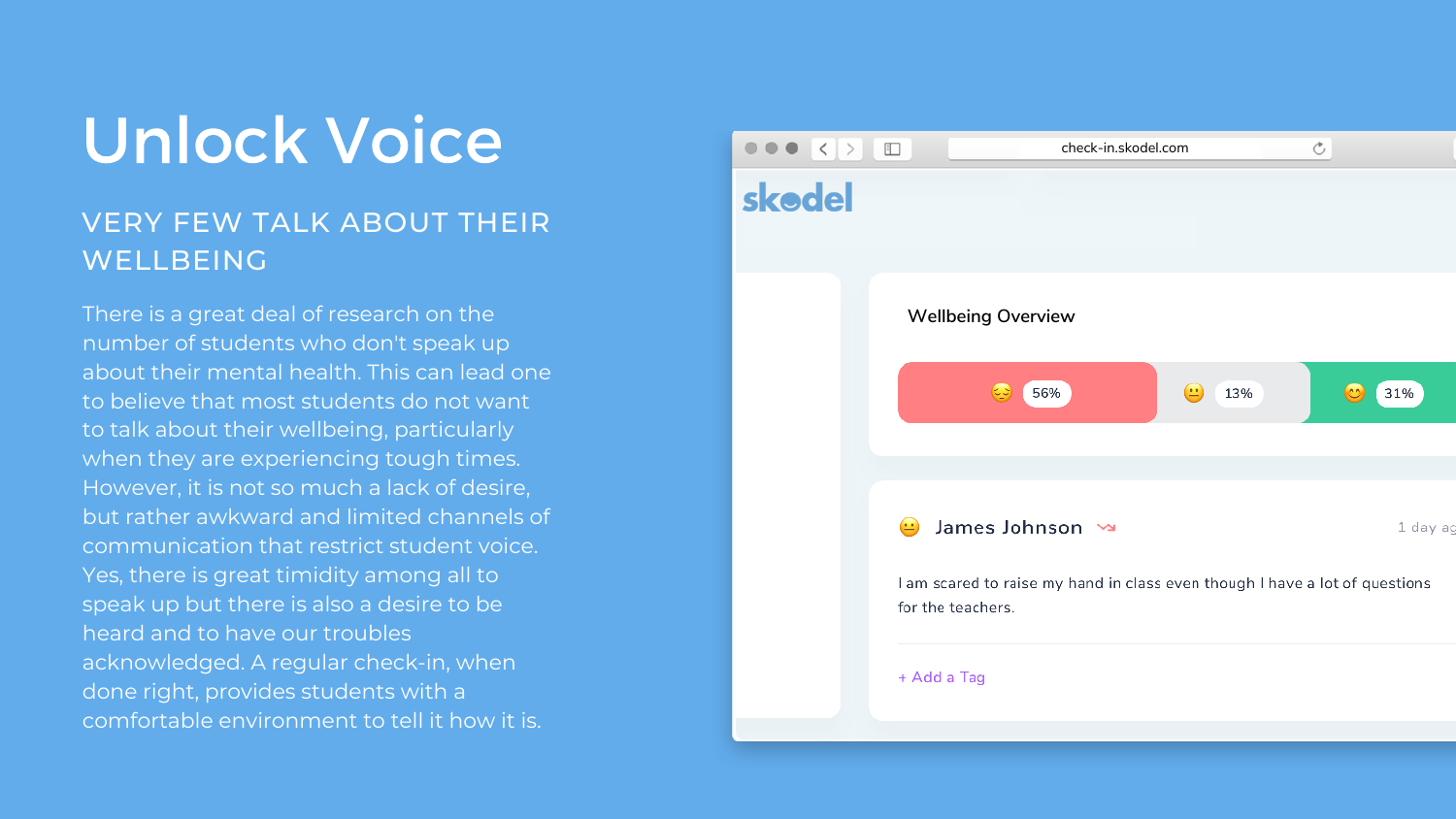### $\bullet$   $\left\langle \cdot \right\rangle$   $\Box$ Ô Ò ð a p p.s k o d el.c o m erview Ë  $Q$  Search... **Show Analysis** udent Positivitv **Positive Key Drivers** Teachers Family Friends Sport **Negative Key Drivers** School Work Social Media Exams My Physical Appearance Wed 10 Thu 11 Fri 12

# REAL TIME UNDERSTANDING

What makes understanding wellbeing uniquely challenging for schools is its dynamic and subjective nature. Our wellbeing can change rapidly and the factors that trigger these changes are infinite. We do not have the luxury of assuming that a child, simply because they felt great last week, will remain in good spirits for the rest of the term. It is therefore essential for schools to get visibility on how students are feeling and what is influencing their wellbeing. Regular wellbeing check-ins can support traditional large scale surveys and teacher observation approaches in identifying students who might need additional support.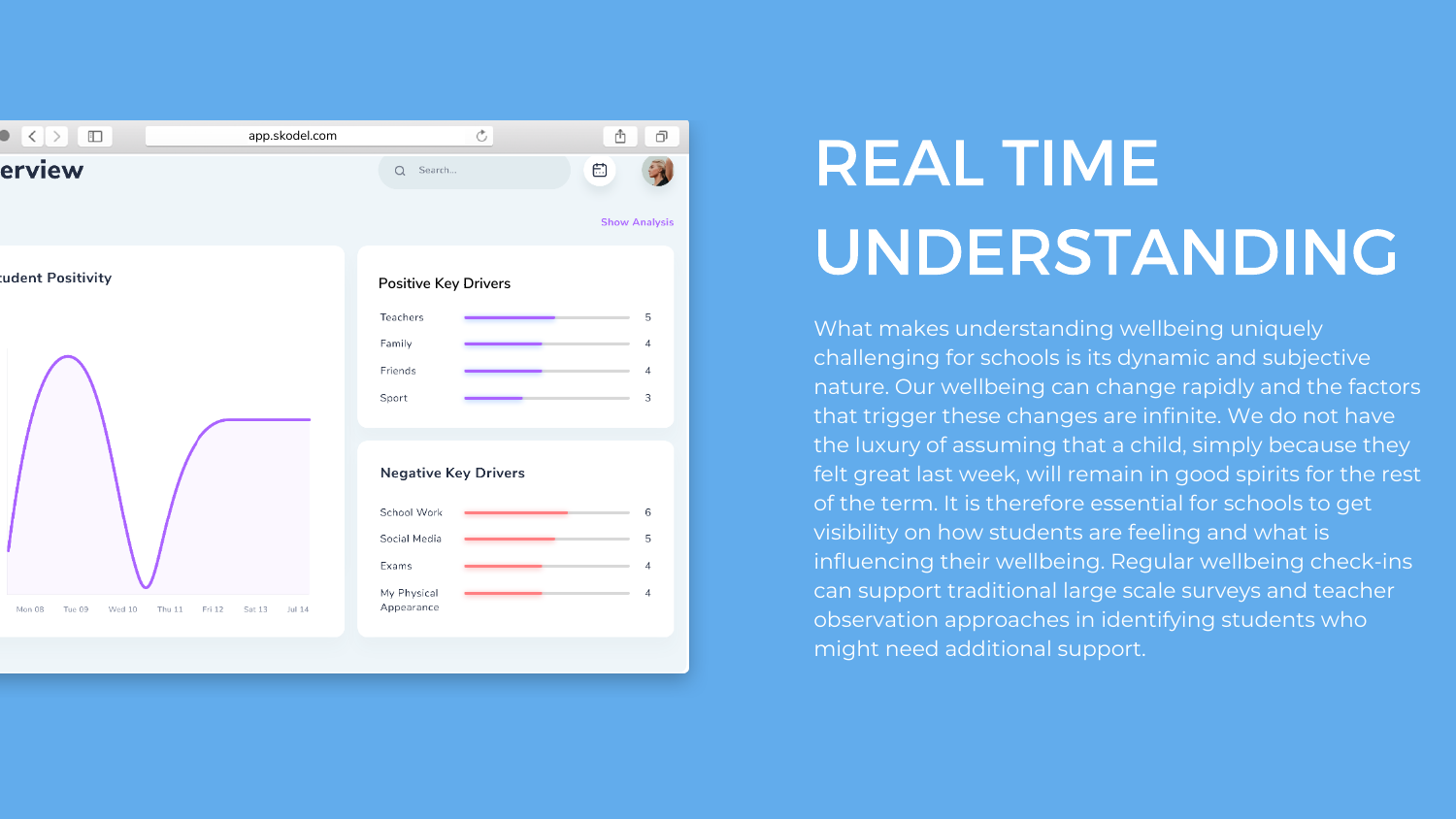Very rarely do we reflect on our educational journey and remember times where our teachers taught us the syllabus. Our fondest memories are often small moments where teachers have shown an interest in our lives and demonstrated that they care. Checking in with students offers students an opportunity to not only share their vulnerabilities, but also to share stories of gratitude, their hobbies, interests and dreams. These pockets of information drive more meaningful conversations, which in turn builds strong and supportive relationships within school communities.

|                                                     |                   | <b>Alert Teacher</b><br>ע                                              |
|-----------------------------------------------------|-------------------|------------------------------------------------------------------------|
|                                                     |                   |                                                                        |
|                                                     |                   |                                                                        |
|                                                     |                   |                                                                        |
|                                                     |                   |                                                                        |
|                                                     |                   |                                                                        |
|                                                     |                   |                                                                        |
| Type something here                                 |                   |                                                                        |
|                                                     |                   |                                                                        |
|                                                     |                   |                                                                        |
| Tom Smith V                                         | 1 day ago         |                                                                        |
| I am feeling a little down right now because of so- |                   |                                                                        |
| Social Media<br><b>My Physical Appearance</b>       | Jennifer Bailey ~ | 32 mins ago                                                            |
|                                                     | are all good!     | I just smashed my exams and I am going into the weekend now, so things |
|                                                     | + Add a Tag       |                                                                        |

### SCHOOLS ARE COMMUNITIES BUILT ON RELATIONSHIPS

## Strengthen Relationships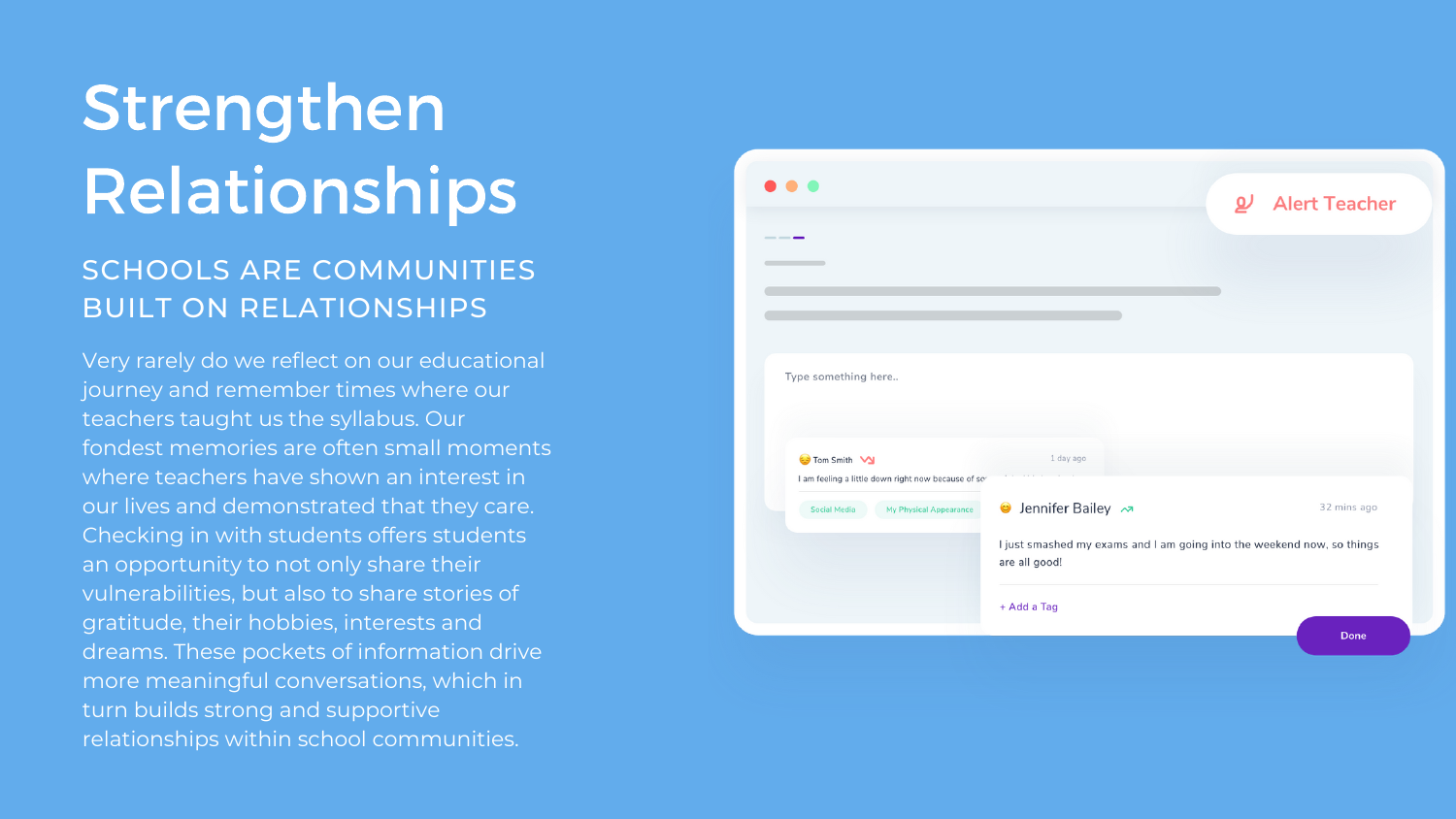## **Give students a voice that is heard and acted on**



KEVIN BRENNAN - ASSISTANT HEAD OF SENIOR SCHOOL, THE SCOTS COLLEGE

"We thought he was thriving in every possible way at school. None of the staff were aware that he had been carrying a worry that he expressed on Skodel around with him for months, and the information was just what we needed in order to provide him with the support he needed."